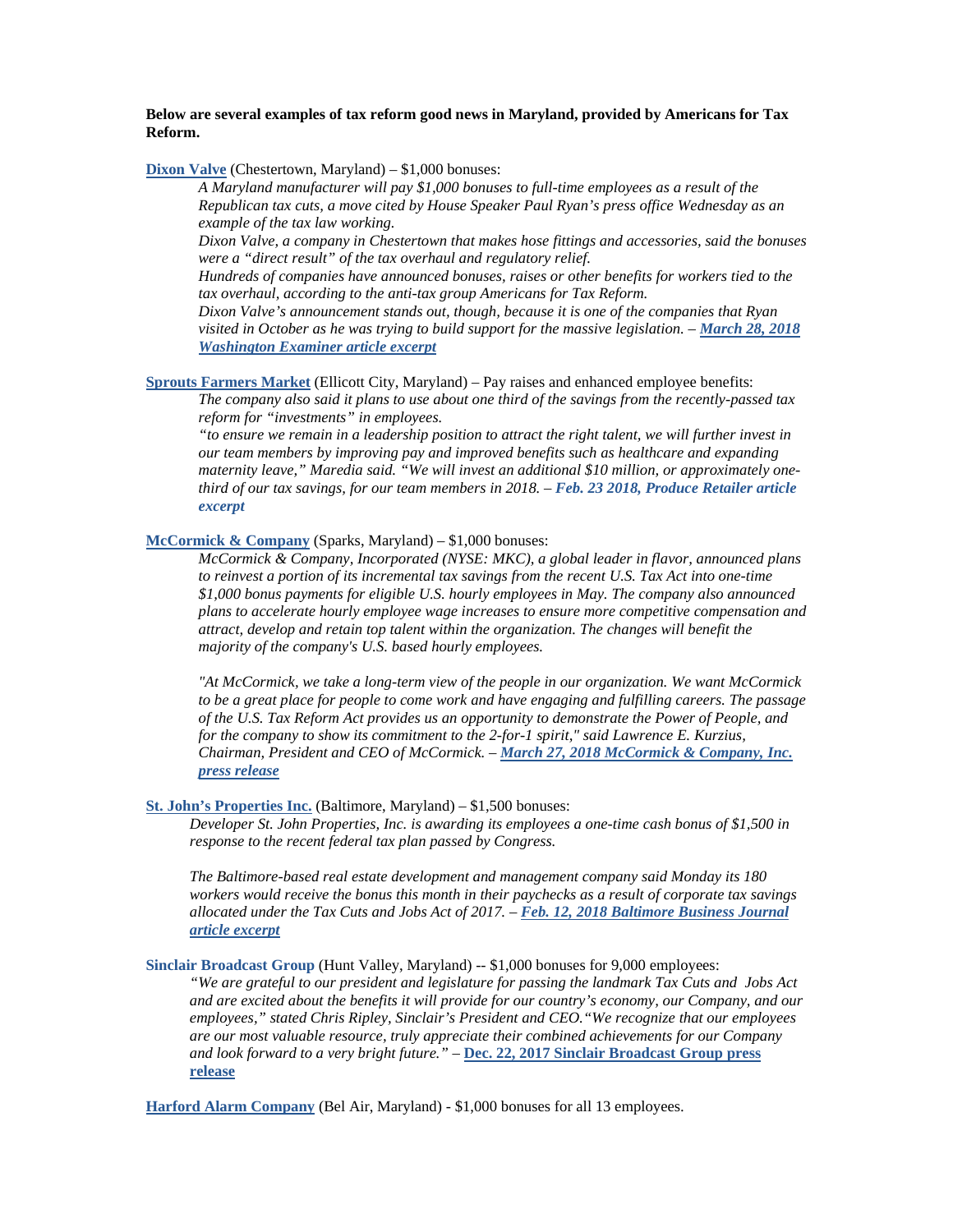**Baltimore Gas & Electric** (Baltimore, Maryland) – The utility is passing on \$82 million worth of tax savings, resulting in lower gas and electric bills for customers:

*Today BGE will file with the Maryland Public Service Commission (PSC) to pass approximately \$82 million in annual tax savings to customers, resulting from federal tax cost reductions. The Tax Cuts and Jobs Act, which decreased the corporate tax rate from 35 percent to 21 percent, was signed into law on Dec. 22, 2017 and became effective on Jan. 1, 2018. If approved by the PSC, the average BGE residential electric customer can expect to see an estimated \$2.31 decrease on their monthly bill, and the average residential combined natural gas and electric customer can expect an estimated \$4.27 monthly reduction, effective in February 2018.*

*"Reduced tax costs create an opportunity for BGE customers to benefit from further decreases in their total energy bills," said Calvin G. Butler Jr, chief executive officer of BGE. – Jan. 5, 2018 Baltimore Gas & Electric press release*

**Apple** (**Retail locations in Annapolis, Bethesda, Columbia, Towson**) -- \$2,500 employee bonuses in the form of restricted stock units; Nationwide, \$30 billion in additional capital expenditures over five years; 20,000 new employees will be hired; increased support of coding education and science, technology, engineering, arts, and math; increased support for U.S. manufacturing.

**AT&T** -- **\$1,000 bonuses for 1,521 Maryland employees**; Nationwide, \$1 billion increase in capital expenditures:

*Today, Congress approved legislation representing the first comprehensive tax reform in a generation. The President is expected to sign the bill in the coming days. Once tax reform is signed into law, AT&T\* plans to invest an additional \$1 billion in the United States in 2018 and pay a special \$1,000 bonus to more than 200,000 AT&T U.S. employees — all union-represented, non-management and front-line managers. If the President signs the bill before Christmas, employees will receive the bonus over the holidays.*

*"Congress, working closely with the President, took a monumental step to bring taxes paid by U.S. businesses in line with the rest of the industrialized world," said Randall Stephenson, AT&T chairman and CEO. "This tax reform will drive economic growth and create good-paying jobs. In fact, we will increase our U.S. investment and pay a special bonus to our U.S. employees." Since 2012, AT&T has invested more in the United States than any other public company. Every \$1 billion in capital invested in the telecom industry creates about 7,000 jobs for American workers, research shows. -- Dec. 20, 2017 AT&T Inc. press release*

**STERIS Corp.** (**Maryland locations in Rockville and Timonium**) -- \$1,000 bonuses totaling \$7 million for non-executive U.S. -based employees:

*Like many companies, the recent tax reform in the U.S. will result in significant additional earnings for STERIS to strategically grow our business and return value to Customers, employees and shareholders. One of our first actions on that front will be a one-time special discretionary bonus of \$1,000 to all U.S. employees other than senior executives. -- Feb. 7, 2018 STERIS plc press release*

**Dayton T. Brown Inc.** (Lexington Park, Maryland) -- \$400 bonuses:

*A small Bohemia company is following the lead of large corporations that are passing on some expected savings from tax reform to employees in the form of bonuses.*

*Dayton T. Brown Inc., an engineering and testing company, is giving each of its roughly 210 employees a \$400 bonus, Steve Marini, chief financial officer, said Friday.*

*President Donald Trump signed the tax overhaul bill into law Friday. The bill lowers the corporate tax rate in 2018 to 21 percent from 35 percent.*

*All of Dayton T. Brown's full- and part-time employees will receive the bonuses, likely in January, Marini said.*

*"We're going to save a significant amount of money on this new tax law and . . . certainly, we're nothing without our employees," Marini said.*

*The inspiration for the bonus was AT&T's announcement Wednesday that it was giving its employees \$1,000 bonuses, Marini said.*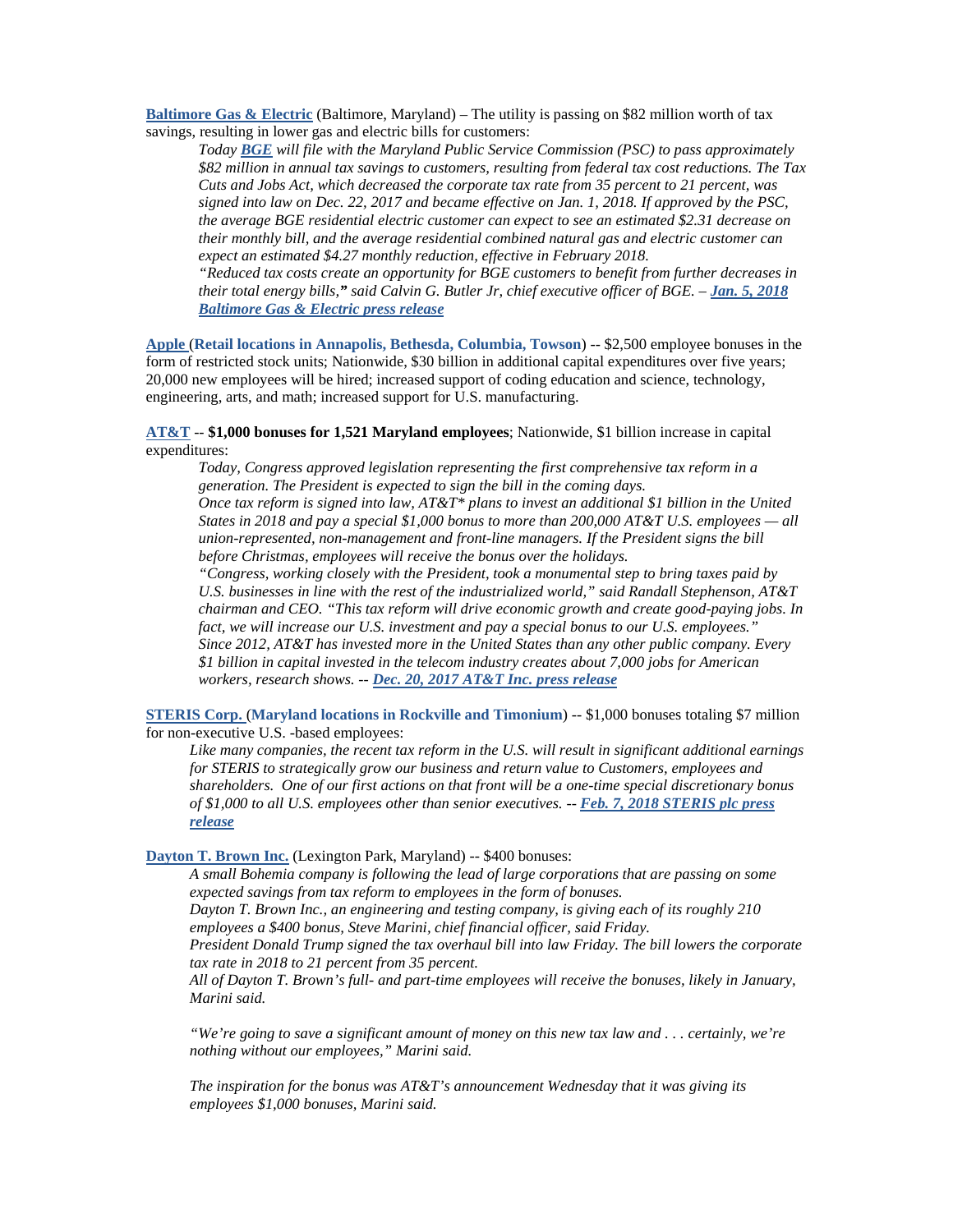*Dayton T. Brown, founded in 1950, is a private company that primarily serves the aerospace and defense industry. Its largest customers are the U.S. Navy, Sikorsky Aircraft Corp. and Northrop Grumman.*

It has 170 employees in Bohemia. The rest work in Shelton, Connecticut, and Lexington Park, *Maryland. -- Dec. 22, 2017 Newsday article excerpt*

**Best Buy** -- **32 locations in Maryland**; \$1,000 bonuses for full-time employees; \$500 bonuses for parttime employees.

**Cintas** (Multiple locations in Maryland) -- \$1,000 bonuses for employees of at least a year, \$500 for employees of less than a year.

**Great Southern Wood Preserving, Inc.** (Hagerstown, Maryland) -- Significantly increased employee benefits: lower healthcare costs, more paid time off, scholarships, and more:

*Great Southern Wood Preserving, Incorporated, has begun an active and ongoing process to increase employee benefits by reinvesting its tax savings in its people, the company has announced. The company expects full implementation to take place in 2018. In late 2017, Congress passed and the President signed into law legislation providing significant tax breaks for corporations. Across America, many companies have chosen a variety of options for applying these savings, such as providing one-time bonuses to employees, increasing charitable giving and reinvesting in facilities upgrades.*

*For its part, Great Southern Wood will make investments on an ongoing basis to lower healthcare costs for eligible employees, allow employees to accrue more paid time off based on length of service, develop scholarships for dependents of employees and enhance other benefits going forward.*

*"I'm very pleased that every employee across the company will see the results of the change in tax laws," said Jimmy Rane, Great Southern Wood's founder, president and CEO. "The success we've enjoyed as a company comes from every one of us working hard and doing our part, and I can't think of a better way to apply our tax savings than by further investing in benefits programs for our employees. We strive to be an employer that draws the best and brightest to our company, and we believe that providing stronger benefits is essential to this continuing effort." Great Southern employs almost 1,200 at locations in eleven states. [Texas, Missouri, Arkansas, Georgia, Alabama, Mississippi, Louisiana, Pennsylvania, Virginia, Maryland, Florida] -- March 29, 2018 Great Southern Wood Preserving, Inc. press release*

**Wal-Mart** – **60 locations in Maryland**, Walmart employees are receiving tax reform bonuses of up to \$1,000; Nationally, base wage increase for all hourly employees to \$11; expanded maternity and parental leave; \$5,000 for adoption expenses.

**Home Depot** -- **41 locations in Maryland**, bonuses for all hourly employees, up to \$1,000

**Lowe's** -- **4,000 Maryland employees at 28 stores and one distribution facility** -- Employees will receive bonuses of up to \$1,000 based on length of service; expanded benefits and maternity/parental leave; \$5,000 of adoption assistance.

**Ryder** (**11 locations in Maryland**) – Tax reform bonuses to employees.

**Starbucks Coffee Company** (**257 locations in Maryland**) –\$500 stock grants for all retail employees, \$2,000 stock grants for store managers, and varying plan and support center employee stock grants. Nationally, 8,000 new retail jobs; an additional wage increase this year, totaling approximately \$120 million in wage increases, increased sick time benefits and parental leave.

**T.J. Maxx** – (**25 locations in Maryland**) – Tax reform bonuses, retirement plan contributions, parental leave, enhanced vacation benefits, and increased charitable donations:

*The 2017 Tax Act benefited the Company in the fourth quarter and full year Fiscal 2018. The Company expects to continue to benefit from the 2017 Tax Act going forward, primarily due to the*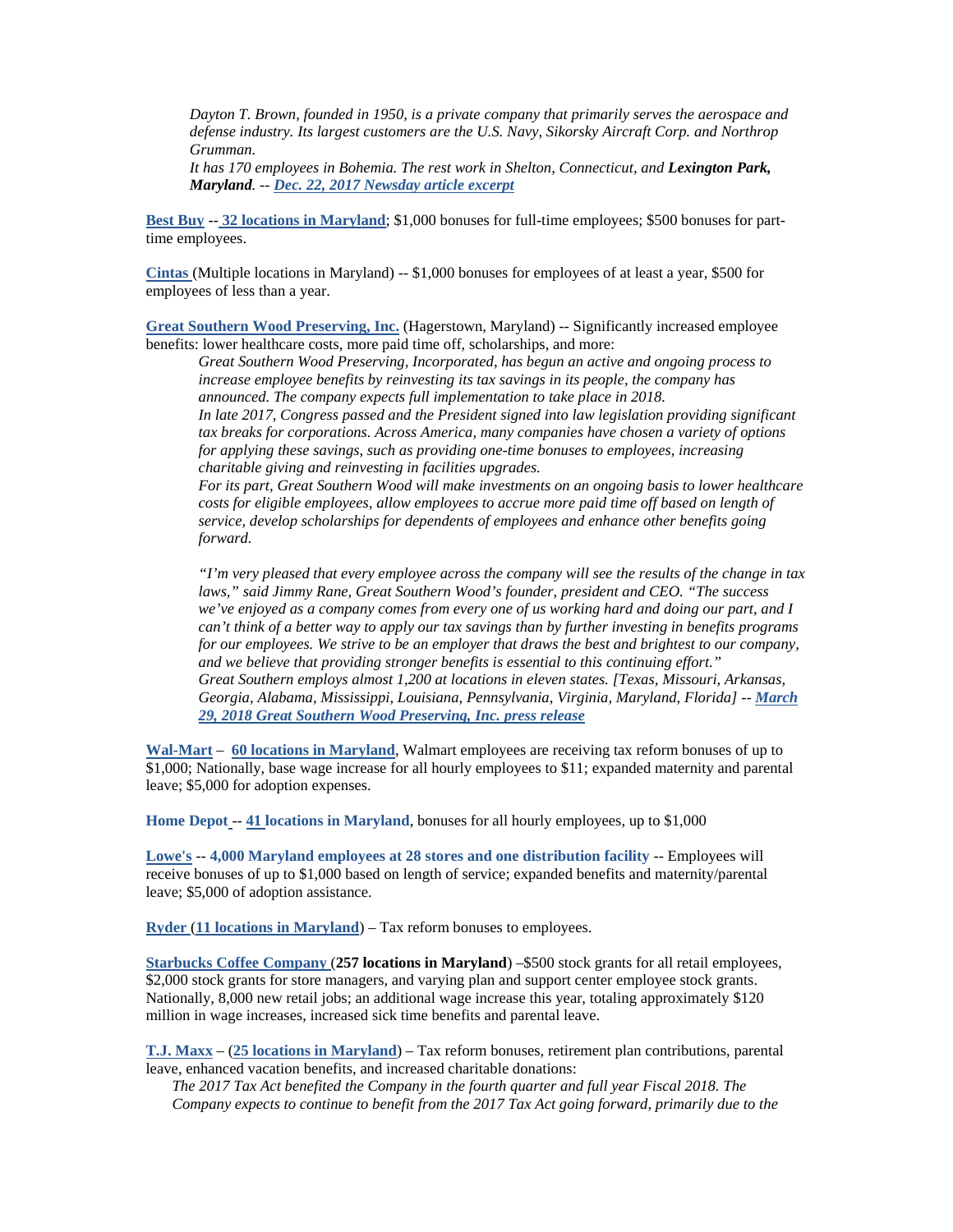*lower U.S. corporate income tax rate. As a result of the estimated cash benefit related to the 2017 Tax Act, the Company is taking the following actions:*

*Associates*

- *A one-time, discretionary bonus to eligible, non-bonus-plan Associates, globally*
- *An incremental contribution to the Company's defined contribution retirement plans for eligible Associates in the U.S. and internationally*
- *Instituting paid parental leave for eligible Associates in the U.S.*
- *Enhancing vacation benefits for certain U.S. Associates*

*Communities*

*Made meaningful contributions to TJX's charitable foundations around the world to further support TJX's charitable giving – Feb. 28, 2018 The TJX Companies Inc. press release excerpt*

**U-Haul** (Multiple locations in Maryland) – \$1,200 bonuses for full-time employees, \$500 for part-time employees.

**Chipotle Mexican Grill** (Multiple locations in Maryland) – Bonuses ranging from \$250 to \$1,000; increased employee benefits; \$50 million investment in existing restaurants.

**Comcast** (Multiple locations in Maryland) -- \$1,000 bonuses; nationwide, at least \$50 billion investment in infrastructure in next five years.

**Bank of America** (**155 branch locations in Maryland**) -- \$1,000 bonuses.

**McDonald's** (**370+ locations in Maryland**) – Increased tuition investments which will provide educational program access for 400,000 U.S. employees. \$2,500 per year (up from \$700) for crew working 15 hours a week, \$3,000 (up from \$1,050) for managers, and more:

*McDonald's Corporation today announced it will allocate \$150 million over five years to its global Archways to Opportunity education program. This investment will provide almost 400,000 U.S. restaurant employees with accessibility to the program as the company will also lower eligibility requirements from nine months to 90 days of employment and drop weekly shift minimums from 20 hours to 15 hours. Additionally, McDonald's will also extend some education benefits to restaurant employees' family members. These enhancements underscore McDonald's and its independent franchisees' commitment to providing jobs that fit around the lives of restaurant employees so they may pursue their education and career ambitions.*

*The Archways to Opportunity program provides eligible U.S. employees an opportunity to earn a high school diploma, receive upfront college tuition assistance, access free education advising services and learn English as a second language.* 

*"Our commitment to education reinforces our ongoing support of the people who play a crucial role in our journey to build a better McDonald's," said Steve Easterbrook, McDonald's President and CEO. "By offering restaurant employees more opportunities to further their education and pursue their career aspirations, we are helping them find their full potential, whether that's at McDonald's or elsewhere."*

*Accelerated by changes in the U.S. tax law, McDonald's increased investment in the Archways to Opportunity Program includes:*

## *Increased Tuition Investment*:

- o *Crew: Eligible crew will have access to \$2,500/year, up from \$700/year.*
- o *Managers: Eligible Managers will have access to \$3,000/year, up from \$1,050.*
- o *Participants have a choice for how they apply this funding whether it be to a community college, four year university or trade school. There is no lifetime cap on tuition assistance – restaurant employees will be able to pursue their education and career passions at their own pace. The new tuition assistance is effective May 1, 2018 and retroactive to January 1, 2018.*
- *Lowered Eligibility Requirements: Increase access to the program by lowering eligibility requirements from nine months to 90 days of employment. In addition, dropping from 20 hours*